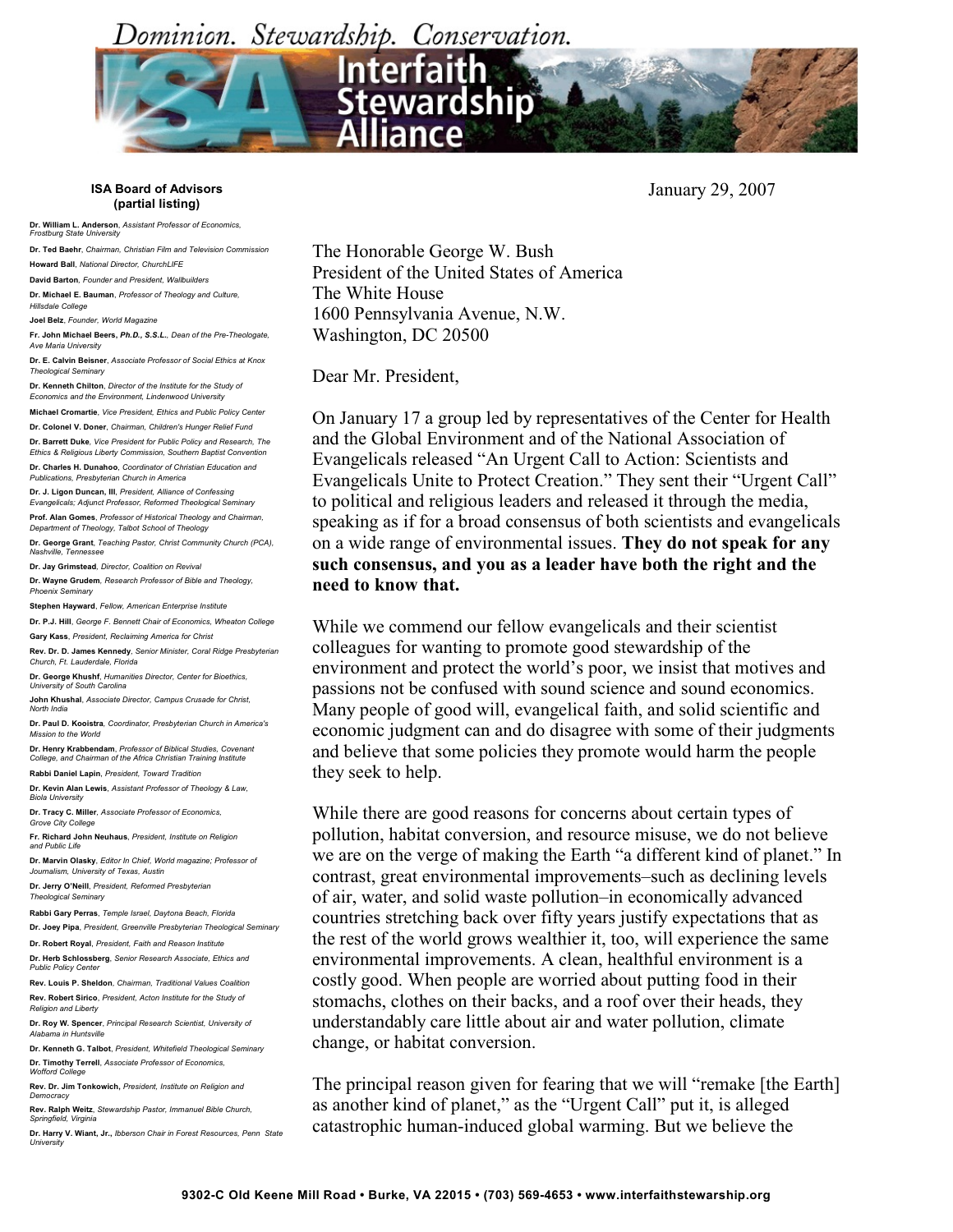scientific evidence better supports the view that climate change in the past 30 to 150 years, as well as what may be projected with reasonable confidence into the foreseeable future, has been and will be:

- well within the bounds of natural variability, in which Earth's climate has warmed and cooled cyclically throughout its history;
- largely natural in origin;
- unlikely to be catastrophic to humanity or the rest of the biosphere;
- not susceptible of significant reduction by any actions we take;
- far from the most serious threat to humanity and the rest of our environment.

Further, we believe:

- the **costs of** achieving even tiny **mitigation** of future temperatures through any policy of greenhouse gas emissions reductions would far **outweigh the benefits**, and
- the **benefits of adaptation** to whatever temperatures the future brings–warmer or cooler (and geologic history assures us that they will be both)–can **outweigh the costs**.

This view is ably defended in "A Call to Truth, Prudence, and Protection of the Poor: An Evangelical Response to Global Warming" (enclosed and at [www.interfaithstewardship.org/pdf/CalltoTruth.pdf\)](http://www.interfaithstewardship.org/pdf/CalltoTruth.pdf), which documents extensive scientific evidence in support. The document has been endorsed by about 150 leaders so far, including 27 evangelical and 15 non-evangelical scientists with expertise in climate change and related sciences, and 13 evangelical and 2 non-evangelical scholars with expertise in environmental, developmental, and related economics, as well as about ninety theologians, pastors, and leaders of Christian education and missions. (They are listed in the enclosed "Open Letter," online at [www.interfaithstewardship.org/pdf/OpenLetter.pdf](http://www.interfaithstewardship.org/pdf/OpenLetter.pdf).) The enclosed paper "Important Developments on Global Warming in 2006" (online at

[www.interfaithstewardship.org/pdf/GlobalWarmingSummary2006.pdf](http://www.interfaithstewardship.org/pdf/GlobalWarmingSummary2006.pdf)) documents additional scientific evidence against the hypothesis of catastrophic human-induced global warming, including refereed studies that attribute the vast majority of climate change, not just historic but recent, to variations in output of energy and solar wind from the sun as well as other natural causes. Additional resources are available on our website, [www.interfaithstewardship.org](http://www.interfaithstewardship.org).

We heartily concur with the "Urgent Call" that infectious diseases, pollution, and habitat destruction are significant threats to the well being of humans and other species. Yet far from despairing, we point to the lesson of history that **as societies become increasingly wealthy, they can afford–and they choose–to invest more in protecting and improving their environments**, increasingly solving those very problems. That is why the world's most advanced economies also have the cleanest, most healthful environments; why they are able to protect large and growing areas of natural beauty and habitat; and why they have largely eliminated such poverty-related diseases as malaria, tuberculosis, and typhus and other water-borne illnesses.

But we are deeply concerned that **the effort to mitigate future global warming would, by restricting the supply and raising the price of energy, seriously slow economic development for the world's poor.** It would thus prolong by decades or generations the tragedy of about 4 million premature deaths every year, mostly among women and children, because of indoor air pollution from burning wood and dried dung as principal heating and cooking fuels because they lack electricity, and because of water-borne diseases springing from the lack of sewage sanitation and drinking water purification. **What these poorest of the world's poor need far more than a reduction of global average temperature by a fraction of a degree fifty years from now is the economic development**